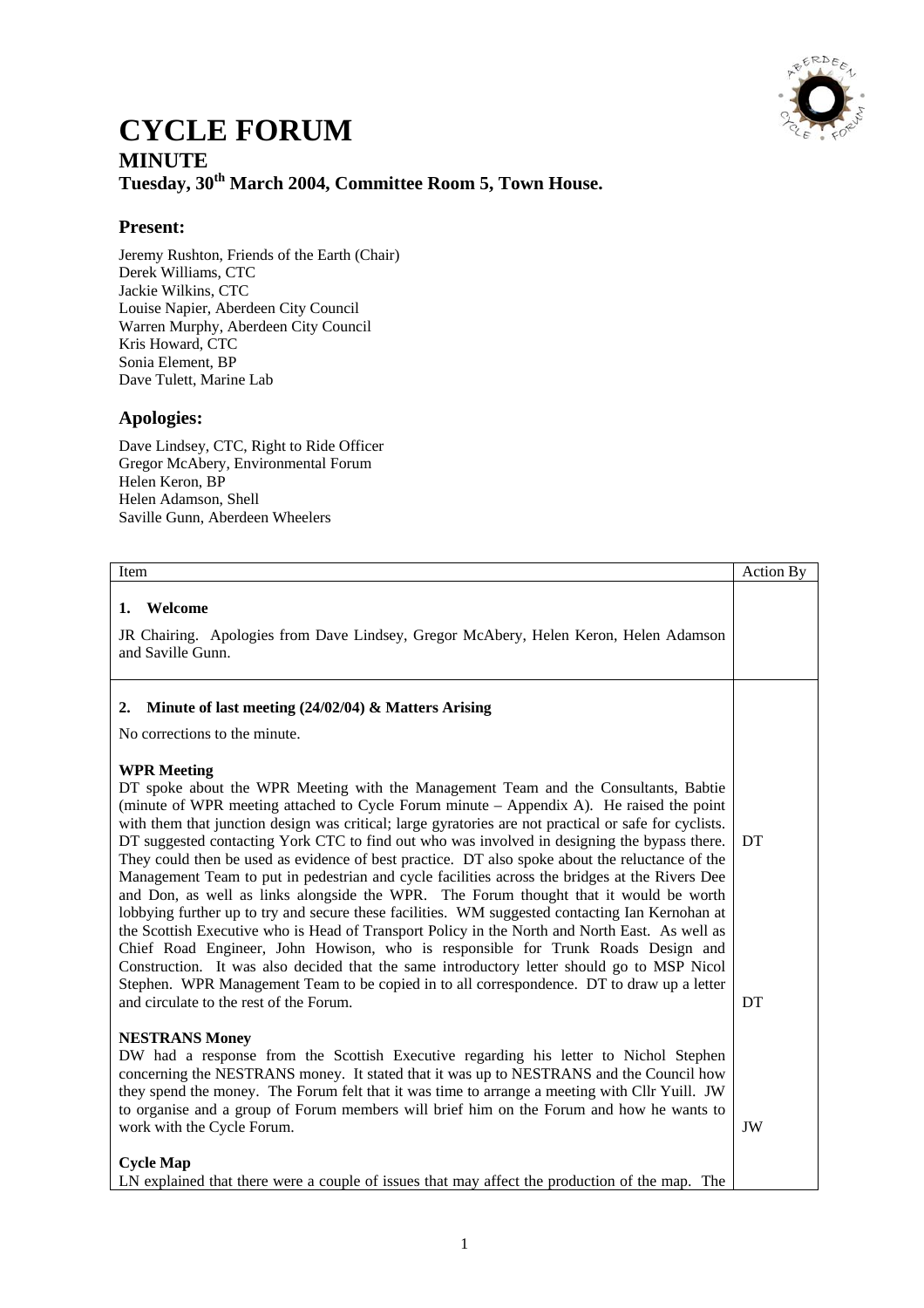| Senior Technical Officer, Andrew Shaw, that had been helping LN with the map had died<br>suddenly and although his colleagues were trying to catch up with Andy's workload everyone<br>was in shock and it would mean a delay in the production of the map.<br>Secondly, Joanna Beveridge who was the key holder of the PTF money for the Cycle Map has<br>been promoted to Principal Engineer for delivering the pedestrianisation of Union St and<br>associated road building projects. It was thought this would also effect the map - as a<br>replacement was not yet in place – but LN to set up meeting with Roads to sort out who is the<br>main contact – but also get something in writing regarding their commitment to funding the map.<br>JW also explained that there were still some gaps on the map. JR and SE to have a look and see<br>if they can fill in gaps. LN to send out maps.<br>DW updated the Forum on funding:<br>$£1000 - Shell$<br>$£1000 - BP$<br>£500 – Marine Lab                                                                                                                                                                                                                                                                                                                                                                                                                                                                                                                                                                                                                                                                                                                   | LN<br>JR, SE<br>LN |
|----------------------------------------------------------------------------------------------------------------------------------------------------------------------------------------------------------------------------------------------------------------------------------------------------------------------------------------------------------------------------------------------------------------------------------------------------------------------------------------------------------------------------------------------------------------------------------------------------------------------------------------------------------------------------------------------------------------------------------------------------------------------------------------------------------------------------------------------------------------------------------------------------------------------------------------------------------------------------------------------------------------------------------------------------------------------------------------------------------------------------------------------------------------------------------------------------------------------------------------------------------------------------------------------------------------------------------------------------------------------------------------------------------------------------------------------------------------------------------------------------------------------------------------------------------------------------------------------------------------------------------------------------------------------------------------------------------------------|--------------------|
| £500 – Communities Scotland.<br>The Edinburgh Bike Coop has also decided to pay for a box $ad - they$ are currently finding out<br>how much they paid for the ad on the Edinburgh Spokes Map. LN to contact other cycling/<br>health organisations regarding box ads as well once it was known how much the Coop were<br>prepared to pay.<br>It was thought that a key delivery schedule should be drawn up to see dates for when maps, etc.                                                                                                                                                                                                                                                                                                                                                                                                                                                                                                                                                                                                                                                                                                                                                                                                                                                                                                                                                                                                                                                                                                                                                                                                                                                                         | LN                 |
| have to go to the printers and when proofs have to be returned. Meetings would also have to be<br>arranged in between proofs so that the Forum could have a look. LN/ JW to draw up schedule.<br>DT also brought up the issue of a web address. He thought that the Cycle Forum should register<br>an email address now $-$ and even if the site contained very little it could go on the map as a<br>contact point. There was a suggestion that the CTC's website could be used. JW/DW to speak                                                                                                                                                                                                                                                                                                                                                                                                                                                                                                                                                                                                                                                                                                                                                                                                                                                                                                                                                                                                                                                                                                                                                                                                                     | LN/JW<br>JW/DW     |
| to Sheila Rusbridge regarding linking up.                                                                                                                                                                                                                                                                                                                                                                                                                                                                                                                                                                                                                                                                                                                                                                                                                                                                                                                                                                                                                                                                                                                                                                                                                                                                                                                                                                                                                                                                                                                                                                                                                                                                            |                    |
| Bike Week $(12^{th}$ June – $20^{th}$ June)<br>3.<br>LN explained that she had phoned the Bike Shops and asked whether they had committed to<br>anything for Bike Week and whether they would like to join up and do a Dr Bike at schools.<br>Alpine Bikes were already doing something in May/ June with schools that they might be able to<br>link $up$ – but they were short-staffed at the moment. The Edinburgh Bike Co-op could not<br>commit to anything in Aberdeen without going through Edinburgh. Foundry bikes had not<br>organised anything yet but were quite interested. The other bike shops could not commit to<br>anything either. The Forum felt that Foundry Bikes, since they had shown the most interest,<br>should be asked first and that a couple of cycle-friendly schools - Charleston Primary and Old<br>Machar Academy – should be targeted. LN to organise. How to get the press involved was<br>discussed. It was thought that the Evening Express had a 'School Shout' every Tuesday and<br>Thursday – and the Dr Bike days should be on the Monday and Wednesday to take advantage of<br>this.<br>For the Chief Executive's Challenge the Forum thought advanced publicity would be needed and<br>a press release should go out a few weeks ahead – perhaps working with the Chamber of<br>Commerce. It was thought the Chief Executives Challenge should be set for Tuesday, 15 <sup>th</sup> June.<br>WM also discussed contacting David Ewen from the Evening Express and thought it would be<br>worth the Forum's while to get him involved by seeing how he thought it would be best to get<br>coverage for Bike Week.<br>DW suggested a Bike Breakfast on the Friday as well. | LN                 |
| <b>Cycle Parking</b><br>4.<br>Item deferred until next meeting.                                                                                                                                                                                                                                                                                                                                                                                                                                                                                                                                                                                                                                                                                                                                                                                                                                                                                                                                                                                                                                                                                                                                                                                                                                                                                                                                                                                                                                                                                                                                                                                                                                                      |                    |
| <b>Forum Logo</b><br>5.<br>The Forum formally accepted the logo. It will now appear on any correspondence the Forum<br>sends out.                                                                                                                                                                                                                                                                                                                                                                                                                                                                                                                                                                                                                                                                                                                                                                                                                                                                                                                                                                                                                                                                                                                                                                                                                                                                                                                                                                                                                                                                                                                                                                                    |                    |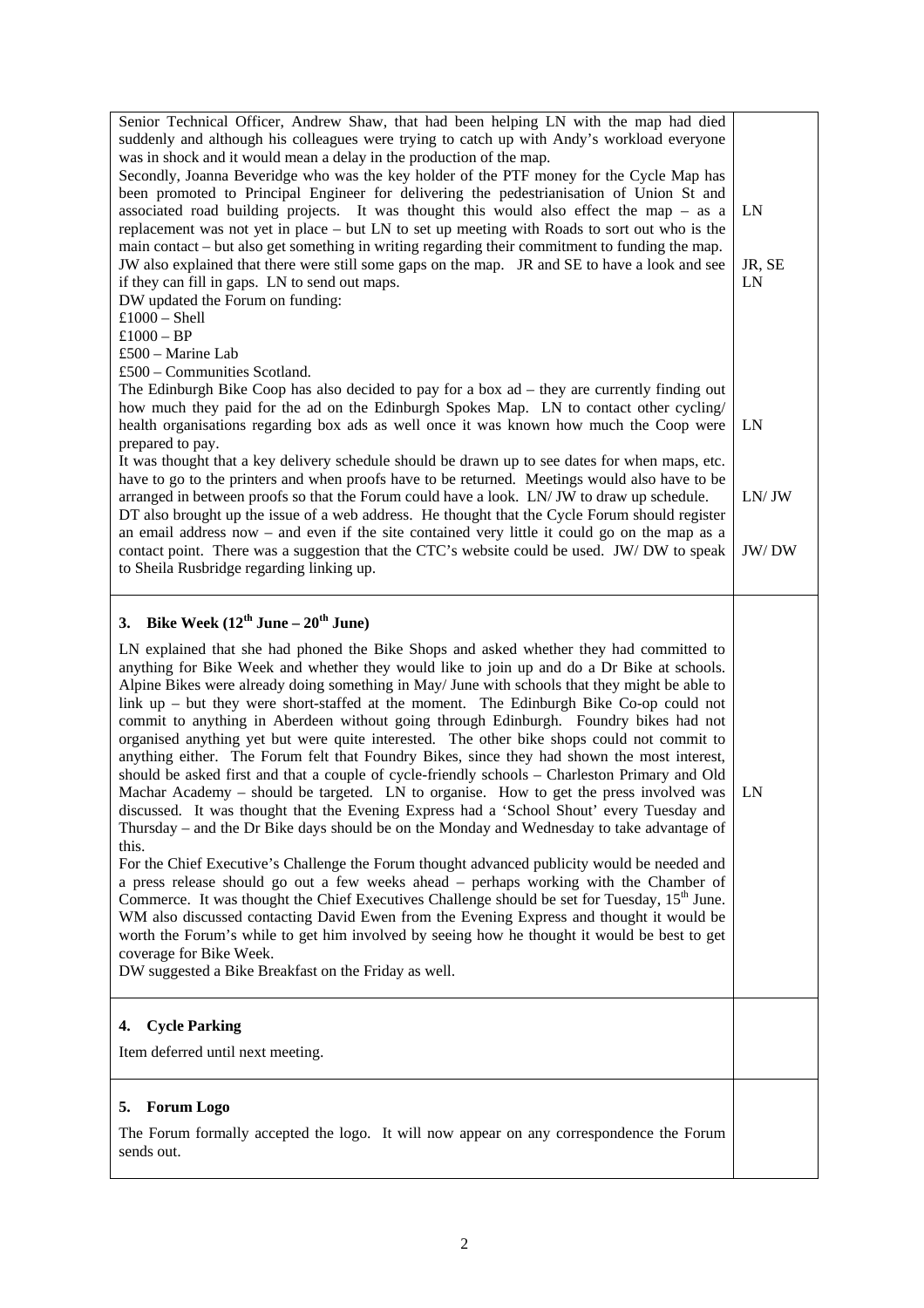| 6. Dyce Drive<br>JR had not had time to consider the issue properly. But he did think that he would write a report<br>into the cycle facilities being put in on Dyce Drive. He would include measures that could have<br>been put in and what needs remedial action. He thought he would include examples of how these<br>sorts of facilities could be put in well. He would also include how things could be done in the<br>future. It would be intended as constructive criticism to see how the situation could be improved<br>so that these facilities do not go in without consultation. JR to look at further and consult with<br>Forum on response. | JR |
|------------------------------------------------------------------------------------------------------------------------------------------------------------------------------------------------------------------------------------------------------------------------------------------------------------------------------------------------------------------------------------------------------------------------------------------------------------------------------------------------------------------------------------------------------------------------------------------------------------------------------------------------------------|----|
| 7. AOB<br>WM raised the idea of the Forum going to bike events. He specifically spoke about Green City                                                                                                                                                                                                                                                                                                                                                                                                                                                                                                                                                     |    |
| Fun Day (29 <sup>th</sup> May) and asked whether the Forum would like a stall and stand. The Forum<br>agreed it was a good idea but that ideas for making the stand interactive would have to be<br>thought $up$ – especially as the cycle maps would not be available until June.<br>The Forum have also been invited to two Eco-Challenge events as well $-23rd$ May in Torry and<br>the 5 <sup>th</sup> June in Dyce. It was thought these should also be attended as they could help raise the<br>profile of the Forum. As time was short any ideas to be communicated by email.                                                                       |    |
| DW discussed the Forum's response to the Council's consultation on its 'Draft Air Quality<br>Action Plan'. It was thought that in general the Forum supported the plan – but that cycling<br>could make a significant contribution to achieving improved air quality in the city centre and that<br>this had not been recognised (see Appendix B for Forum response).                                                                                                                                                                                                                                                                                      |    |
| JR brought up the idea of having a Bike Conference at some point in the future. The Forum felt<br>that this was a good idea – and something that ought to be promoted at a later date. It was<br>thought that it would require a great deal of organisation as well to get the proper speakers, etc.                                                                                                                                                                                                                                                                                                                                                       |    |
| <b>Next meeting</b><br>8.<br>The next Cycle Forum meeting will be on $27th$ April, 7.30p.m. in Committee Room 4 in the<br>Town House.                                                                                                                                                                                                                                                                                                                                                                                                                                                                                                                      |    |
|                                                                                                                                                                                                                                                                                                                                                                                                                                                                                                                                                                                                                                                            |    |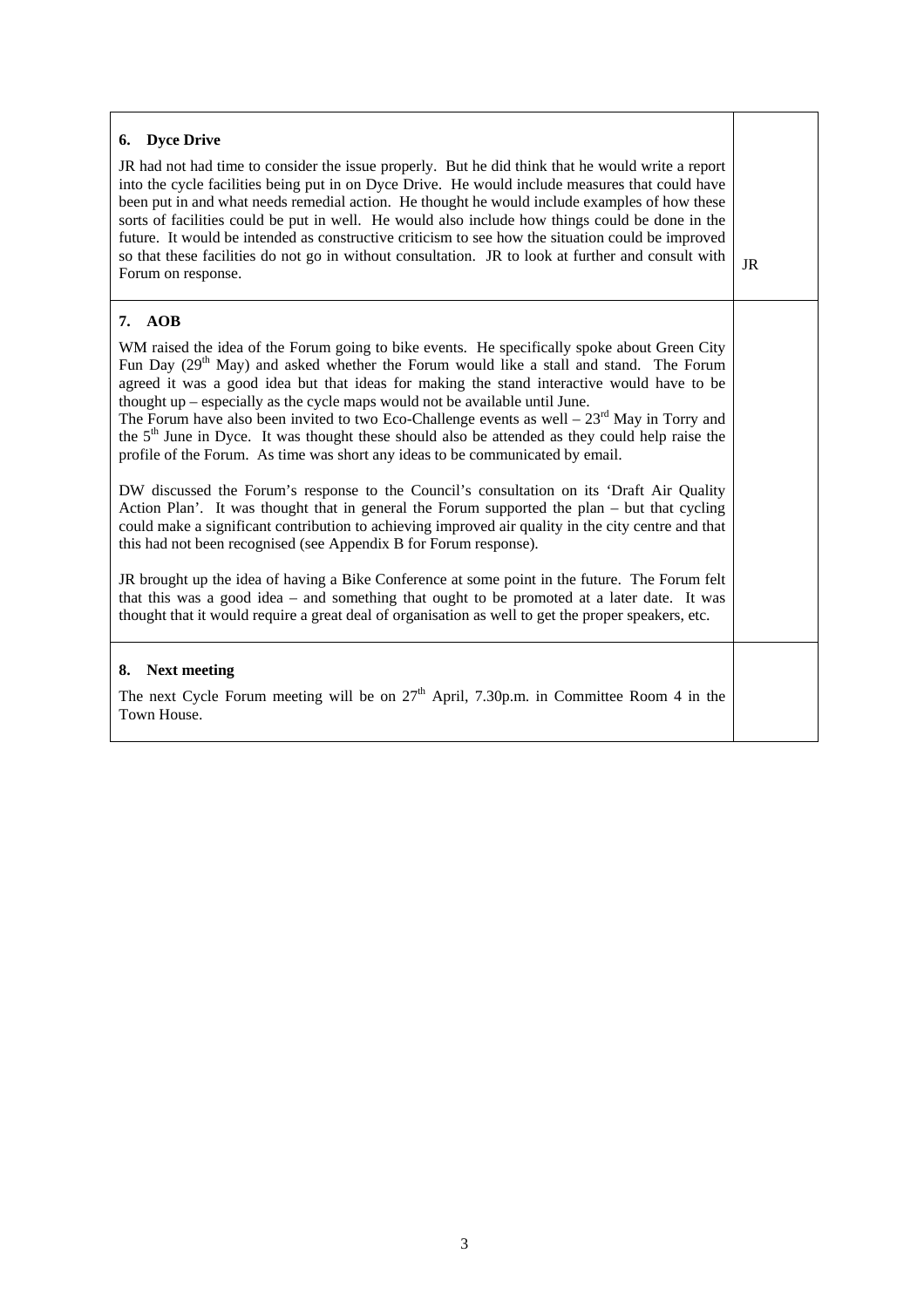## **Appendix A**

Present Copies John Wilson - *Assistant Managing Agent (Engineering)* David Lindsey – *Cycling and Touring Club, Aberdeen City (Volunteer)* David Tulett – *Aberdeen Cycle Forum (Aberdeen City)* Angela Jones – *Environmental Scientist, Babtie Group* Marilyn Gardner – *Travel Plans Co-ordinator for Cycling and Walking, Aberdeenshire Council* Colin Miller – *Countryside Access Strategy Access Officer, Aberdeenshire Council* Mark Hagger - *Cycling and Touring Club, Aberdeenshire (Volunteer)* Louise Napier – *Transportation Strategy Planner, Aberdeen City Council*

David Campbell – *Highways Team Leader, Babtie Group*

#### **1 Purpose of Meeting**

JW explained that the purpose of the meeting is to seek preliminary views regarding access issues so that, where appropriate, these can be taken into consideration in the design process.

#### **2 Key Players**

- Scottish Executive (81% funding)
- Aberdeen City Council (9.5% funding)
- Aberdeenshire Council (9.5% funding)

#### **3 Contractual Arrangements**

Managing Agent

On behalf of the Scottish Executive the Managing Agent (MA) team comprises the following:

- Derrick Murray (Managing Agent)
- John Wilson (Assistant Managing Agent Engineering)
- Cliff Buchan (Land and Finance)
- Administrative Assistant

It is anticipated that the MA team will grow as the project progresses.

#### Design Services Consultant

Babtie Group has been commissioned as the Design Services Consultant for the AWPR. Babtie Group will be taking the design forward to delivery based upon the 'design and build' approach.

#### **4 AWPR Programme for Delivery**

'The Way Ahead' AWPR leaflet provides a proposed timetable to completion.

Babtie Group is currently undertaking work to assess alignment options. The aerial survey is nearing completion.

A Geotech contractor has been assigned to undertake the Ground Investigation, which is due to start on 22.3.04.

Roadshows to engage the public are due to take place in autumn 2004 (probably late Oct/early Nov). The proposed route should be available to inform these events. In the 3 to 4 months following roadshows, consideration will be given to mitigation of issues raised.

A Public Inquiry (PI) is highly likely during 2006. A successful PI is likely to see construction commencing in 2007 for delivery in 2010 (estimated 3 year construction is based on experience to date).

AWPR Managing Agent (Derrick Murray) Julia Wallis (Babtie Group) Lucy McLay (Babtie Group) Andrew Mackay (Babtie Group) Glasgow file

 **Action**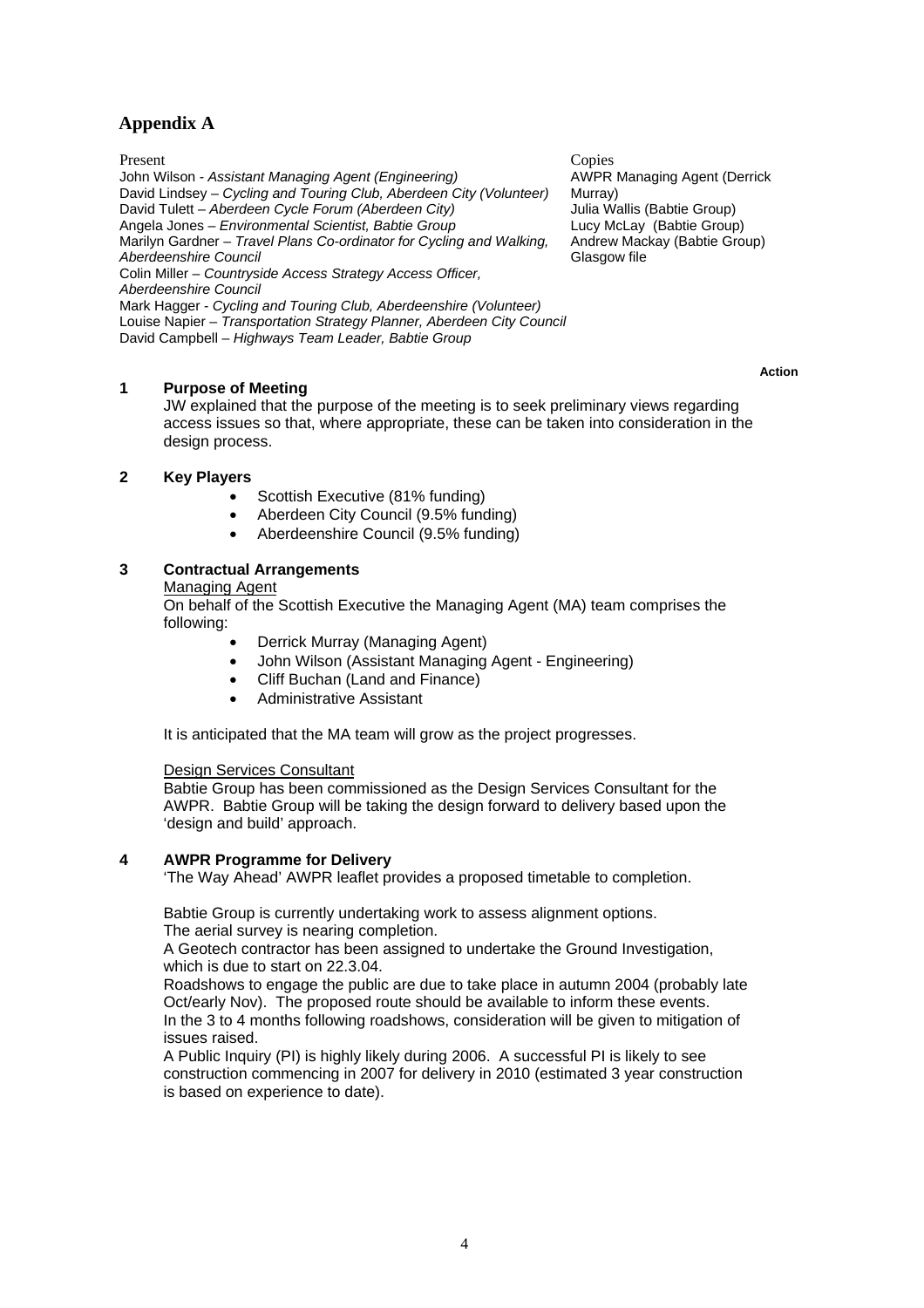#### **5 Current Position**

#### Alignment Design

JW explained that aerial photos (2001 photography on display at meeting) indicated the proposed route corridor. Alignment options are still being considered at a number of locations, for example at Camphill.

#### **Junction Design**

**Junction design has not been finalised.** Junctions shown on the drawings to date are proposals only.

However, it has been agreed that all junctions will be **full grade separated junctions**. There is an ongoing, evolving process of junction design.

The current status of junctions that will provide access for motorists onto the AWPR, are listed below. It should be noted that the probability of a junction being designed and built in any location will also depend on traffic analysis results, which are yet to be completed.

From north (A90) to south (A90): A90 (northern link) junction required  $(v)$ 

B999 junction unlikely (**x**)

B9997  $\checkmark$ A947  $\checkmark$ A96 .<br>م A944  $\checkmark$ North Deeside Road  $\checkmark$ South Deeside Road ? A90 (southern link)  $\checkmark$ 

Additionally, a north only and south only approach to Kirkhill industrial estate and north only approach to Kingswells will be investigated.

The southern 'spur' road linking with the A90 will probably be withdrawn from the final specimen design. Traffic analysis has still to be provided to prove this.

#### Environmental Assessment

AJ explained that currently an environmental assessment is being undertaken for Stage 2 (assessment of option routes), which will include an assessment of effects on journey times and lengths with respect to pedestrians, cyclists and equestrians. Stage 2 has included a consultation exercise.

This will be followed by a more detailed assessment of impacts associated with the preferred route (Stage 3) and production of an Environmental Statement. This stage will include further consultation.

Stage 2 and 3 refer to Stage 2 and 3 of the Design Manual for Roads and Bridges (DMRBs).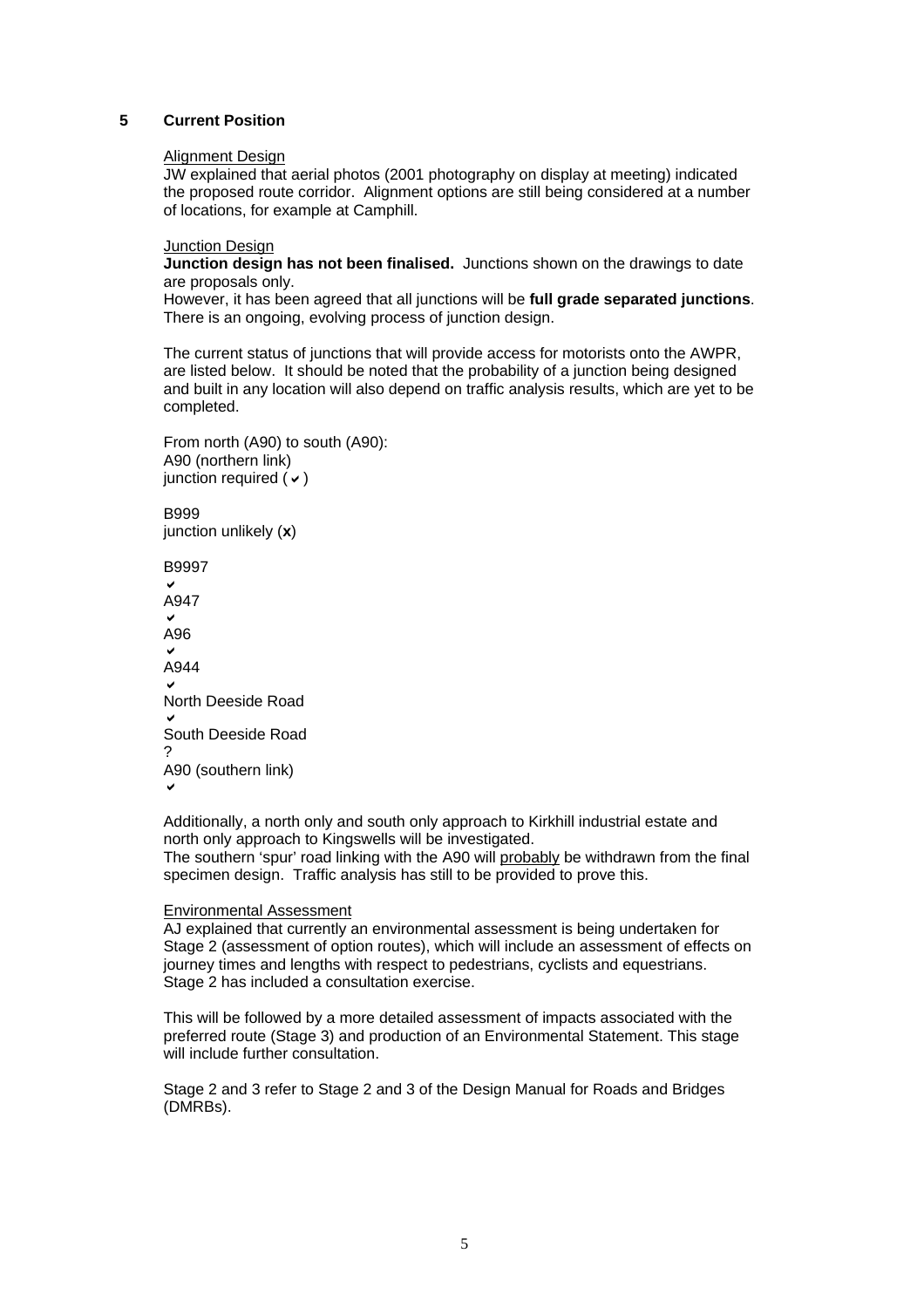#### **6 Key Issues**

Key issues were discussed with reference to aerial photos (on display) and engineering drawings.

JW explained that the AWPR is being taken forward as a **trunk road** that is also classified as a **'special road'. This means there will be no cyclists permitted on the AWPR.** Measures for cyclists with respect to the AWPR must be made based upon the existing road network.

MH stated some basic principles regarding impacts on cyclists associated with new roads. Specifically, new roads tend to result in the following:

- cutting off cyclists
- differences in journey lengths for cyclists
- severance of communities as well as routes

There are also possible gains associated with new roads, for example the AWPR may provide opportunity to provide a facility for cyclists to cross the A90 , the River Dee and the River Don.

Additionally, the existing road network would be freed up from traffic.

DT drew attention to the AWPR consultation response compiled by the Aberdeen Cycling Forum, which outlines some of the key impacts on cyclists, and mitigation measures that can be implemented at junctions. Comments in DT's response are provided based upon junction type.

JW stated that specific details regarding junction type are not yet known. For example, the need for traffic signals has not yet been determined. Traffic analysis results would feed into the development of junction design.

DT asked whether finances would be available for signal-controlled junctions and whether traffic models take account of other transport users, for example cyclists.

JW stated that junction design would aim to integrate opportunities for cyclists. It is understood that cyclists are not included in traffic models. Considerations for cyclists therefore need to be known now.

Specific key issues were discussed for the proposed route corridor working south to north from the A90 southern link to the northern A90 link.

Prior to discussing the junction locations JW intimated that at this moment in time, bearing in mind item 5), he could only give rough guidance on what would be the preferred option.

#### **6.1** A90 at Charleston

A double bridge and gyratory system is proposed at this junction. Minor roads would be maintained.

The Causeymouth cycle way (also ROW) is crossed by the AWPR but the link will be maintained. This cycle way is well used and there are currently proposals to extend it and possibly for it to become part of the National Cycle Network.

A study is about to be commissioned by Aberdeenshire Council to consider possibilities for re-routing the National Cycle Network (NCN) between Stonehaven and Aberdeen, which may include integration of Causeymouth Way into the NCN. Consultants awarded this commission should liaise with the Managing Agent (Derrick Murray).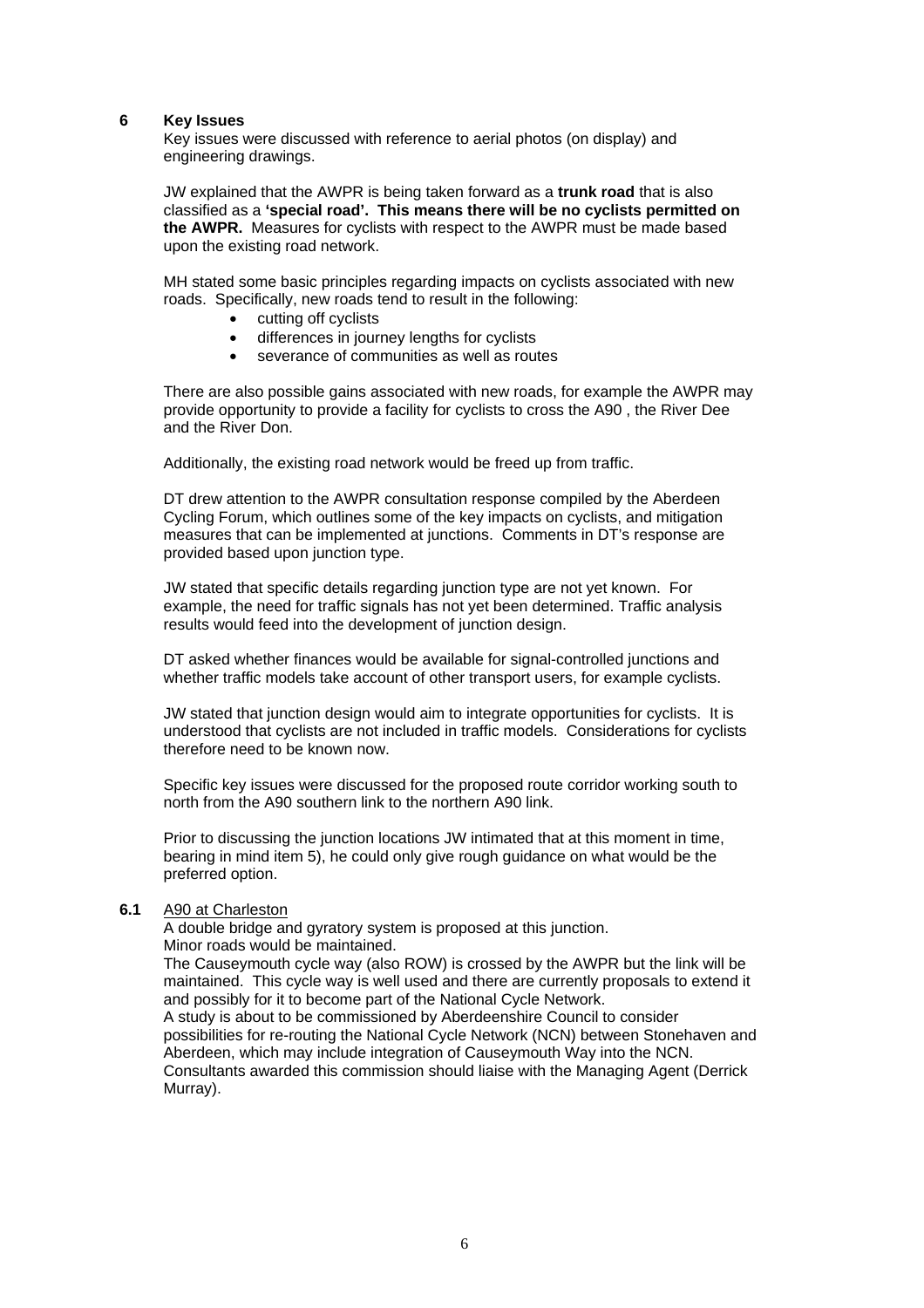#### **6.2** South Deeside Road Junction

The need for a junction here is yet to be agreed and depends upon traffic analysis results.

MG stated that if there is no junction this may have effects via a change in traffic direction and possibly volume – and hence a different set of hazards posed to cyclists on this route.

DT stated that a 70m diameter roundabout at this junction is considered to be a hazard to cyclists. Roundabouts should be as small as possible in diameter.

JW asked what the best options are for cyclists given a large gyratory junction. All attendees representing cycling interests agreed that a circumferential cycle path around such a junction is extremely hazardous for cyclists and highly unfavourable.

For some cyclists (fast, commuter cyclists) a gyratory may not be considered to be a significant obstacle, but for many users, such as slower recreational cyclists, total segregation from vehicular traffic is favoured. Other than total segregation, the diameter of the roundabout should be reduced where possible (to reduce speeds), a dumbbell arrangement could be designed as an alternative, the angle of approach on/off slip roads should be reduced, and the number of lanes should be reduced to as minimal an amount as possible. Beyond these measures there should be separate facilities or signaling controls provided. These measures are summarized in DT's Aberdeen Cycling Forum consultation response.

MH stated that the South Deeside road is used by a variety of different cyclists.

JW reiterated that the junction form, should one be necessary, would be determined from the traffic analysis.

#### **6.3** River Dee Crossing

The AWPR is seen by those present representing cycling interests as an opportunity to provide a cyclist crossing facility over the River Dee.

JW explained that such a crossing is highly unlikely given the associated increase in costs and that the AWPR is a special road. The bridge form has still to be determined but whichever form is chosen will cost many millions. A rough estimate would be of the order of £ 5 to 10 million. Providing cycle crossing facilities would cost an estimated additional £1 million plus, which would obviously need to be justified.

It should be noted that the bridge may be a very high structure and may also need to span the floodplain. There will be no piers in the water due to the designation of the River Dee as a candidate Special Area of Conservation (cSAC).

DT stated that consideration must also be made for potential future mode shifts in transport and that the crossing provides an important opportunity to connect communities.

CM stated that access along the banks under the bridge should be maintained.

All those present representing cycling interests would still like to see a facility for cyclists included in the River Dee crossing.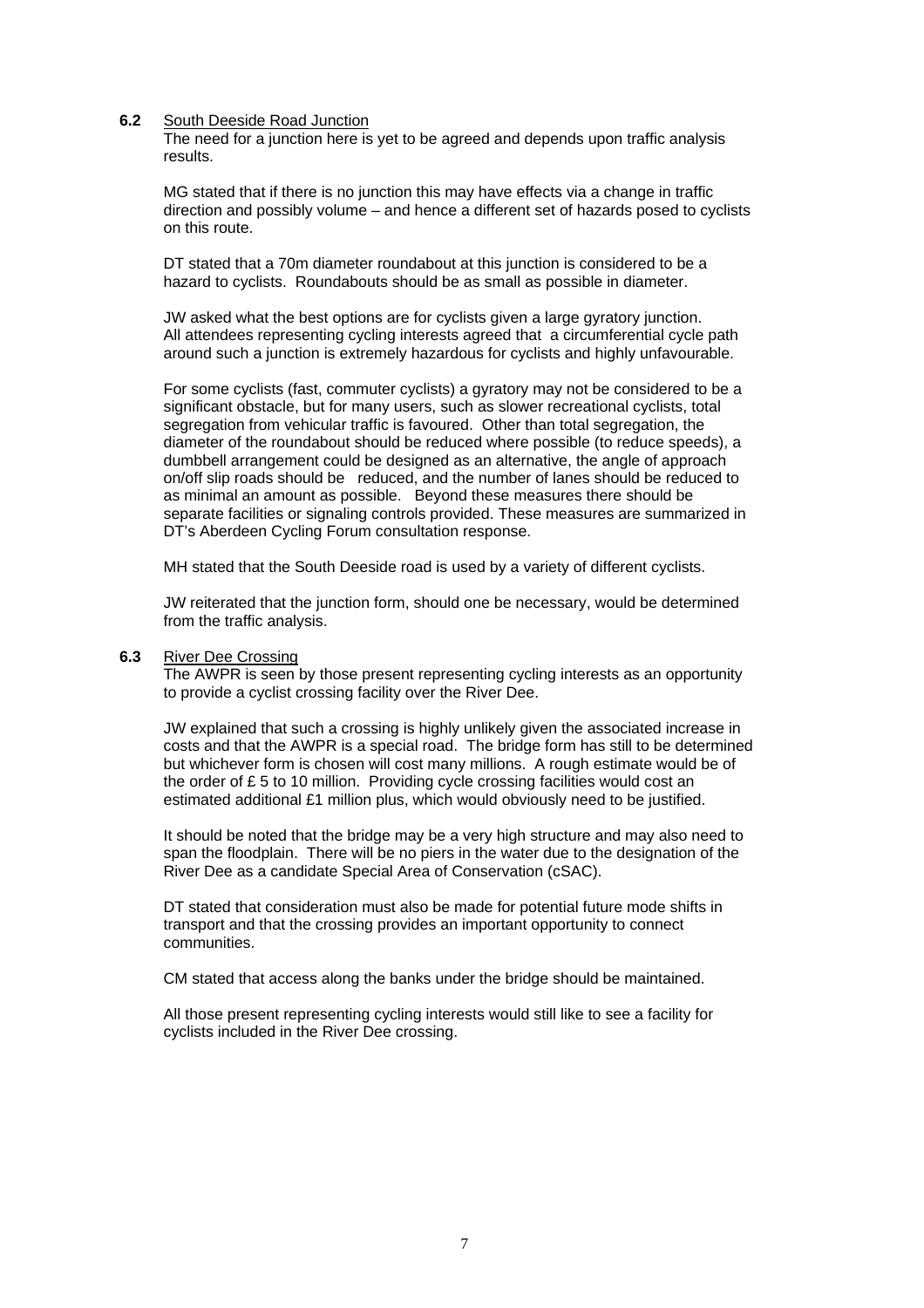#### **6.4** Deeside Railway Line

JW stated that the current status with respect to the Deeside Railway Line is that it should be 'maintained for future railway use'. It is currently used as a cycle way and footpath and this would be maintained. The AWPR will pass under the old railway line. There are currently five different alignment options at this location and therefore the exact crossing location has not yet been decided.

DT stated that a large gyratory system would not be favoured and mitigation measures (as discussed earlier) should be considered.

The cycle track here is not ideal for fast commuter cyclists.

#### **6.5** North Deeside Road

This route is well used by cyclists.

Since the old railway line route is not ideal for commuter cyclists, it should not be assumed that this route could provide an alternative to the North Deeside Road.

#### **6.6** Countesswells Woods

These are very important recreational woods and extremely well used. Links with minor roads are to be maintained here.

Severance of the car park was raised.

JW explained that he will be meeting with Kevin Peace of the Forestry Commission to discuss this and other issues (23 March 2004).

#### **6.7** A944

A double bridge is currently proposed at this junction.

The existing cycle path is not well used due to the poor quality of existing facilities. However, latent demand for cycle ways must be considered.

MH asked if a new route for cyclists could be provided.

JW stated that the remit of the AWPR scheme is to consider only junction access and existing road facilities for cyclists, which are in the vicinity of the route.

Access for the Kingswells Park and Ride will be maintained.

#### **6.8** Kingswells

MH asked where crossing points are located along the AWPR in this location? JW explained that access along the consumption dyke (which is a Scheduled Ancient Monument) will be maintained. Some form of access will also be provided for properties on the western side of the proposed AWPR route.

CM explained that new access legislation (Land Reform (Scotland) Act 2003) will entitle cyclists to be able to use any track and this may cause problems in some areas, especially given any future increase in recreational cycling. Consideration should be made for this.

#### **6.9** A96

Junction design has not yet been agreed.

There is a proposal for a park and ride car park here although the exact design is on hold until the AWPR has been agreed.

Again DT reiterated that small roundabouts and signalised junctions are more favourable for cyclists.

The link with Kirkhill industrial estate will be maintained here.

Walton Road Right of Way will be severed by the AWPR. This is used for access to Kirkhill Forest, which is a popular recreational area, including use by mountain bikes. There may be possibilities for diverting Walton Road.

All agreed that statistics regarding cycling accidents would be helpful to assist identification of accident hotspots for cyclists. MG is to forward any relevant information to JW. JW will also speak to his colleagues within Aberdeen City Council.

 **MG**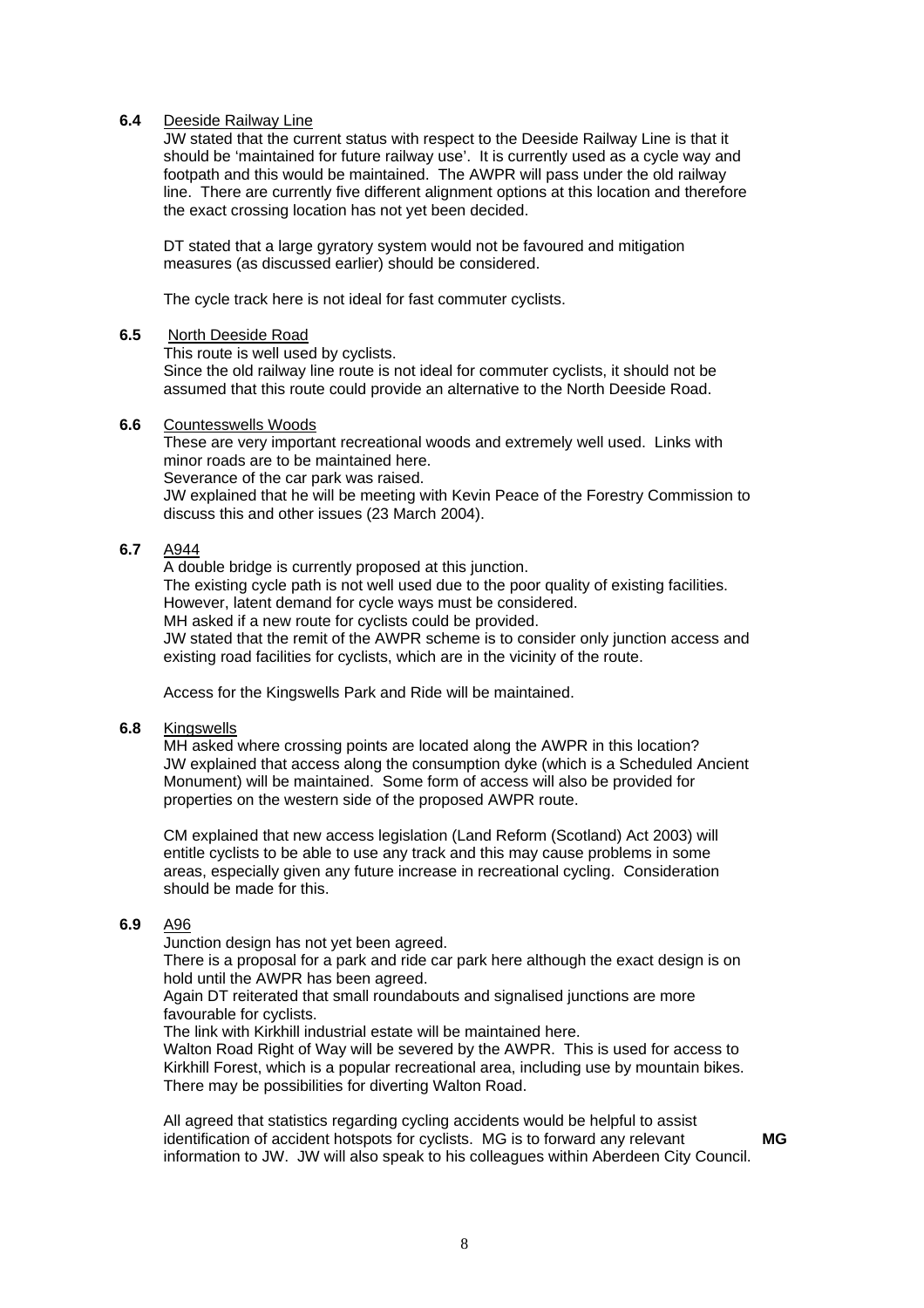#### **6.10** River Don

The proposed route originally crossed an aqueduct designated as a Listed Building and the old Aberdeenshire Canal designated as a SAM. The route may be realigned to avoid the aqueduct.

Similarly a fishing pool on the River Don could also be avoided. The link at Pitmedden Road will be retained.

CM stated that again access along the banks under the bridge should be maintained.

JW explained that, as for the River Dee (see item 6.3) an elevation of the carriageway alignment within the River Don floodplain may be required. All agreed that the visual impacts associated with piers/embankments must be considered.

JW stated that the current status with respect to the Formantine and Buchan railway line is that it should be 'maintained for future railway use'. It is currently used as a cycle way and footpath and this access will be maintained.

A junction with the B997 is currently under consideration. Based on updates to the Local Plan a junction here is more likely.

A number of minor roads will be severed, their current use is not known. MG stated that opportunities for use, e.g. as circular routes, should not be overlooked.

#### **6.11** A90 north junction

Potterton road will be maintained.

There is an existing cycleway along the A90 and there may be opportunities to provide a crossing over the A90 as currently the A90 severs east to west cycle routes. For example, there is potential for commuter use of such a crossing by residents within Blackdog and Balmedie.

#### **6.12** Additional General Comments

DS stated that he would like to see consideration given to additional cycling infrastructure, in particular the possibility for a segregated parallel cycling facility and crossings at the River Dee (see minute 7.3).

JW stated that consideration would be made for parallel cycling facilities where there are potential opportunities e.g. where there are a number of minor roads severed. However the additional costs (e.g. for further land-take, construction costs, special roads status) mean that a parallel cycling facility along the whole route is extremely unlikely.

DS raised the possibility for collaborative funding with an organisation such as Sustrans.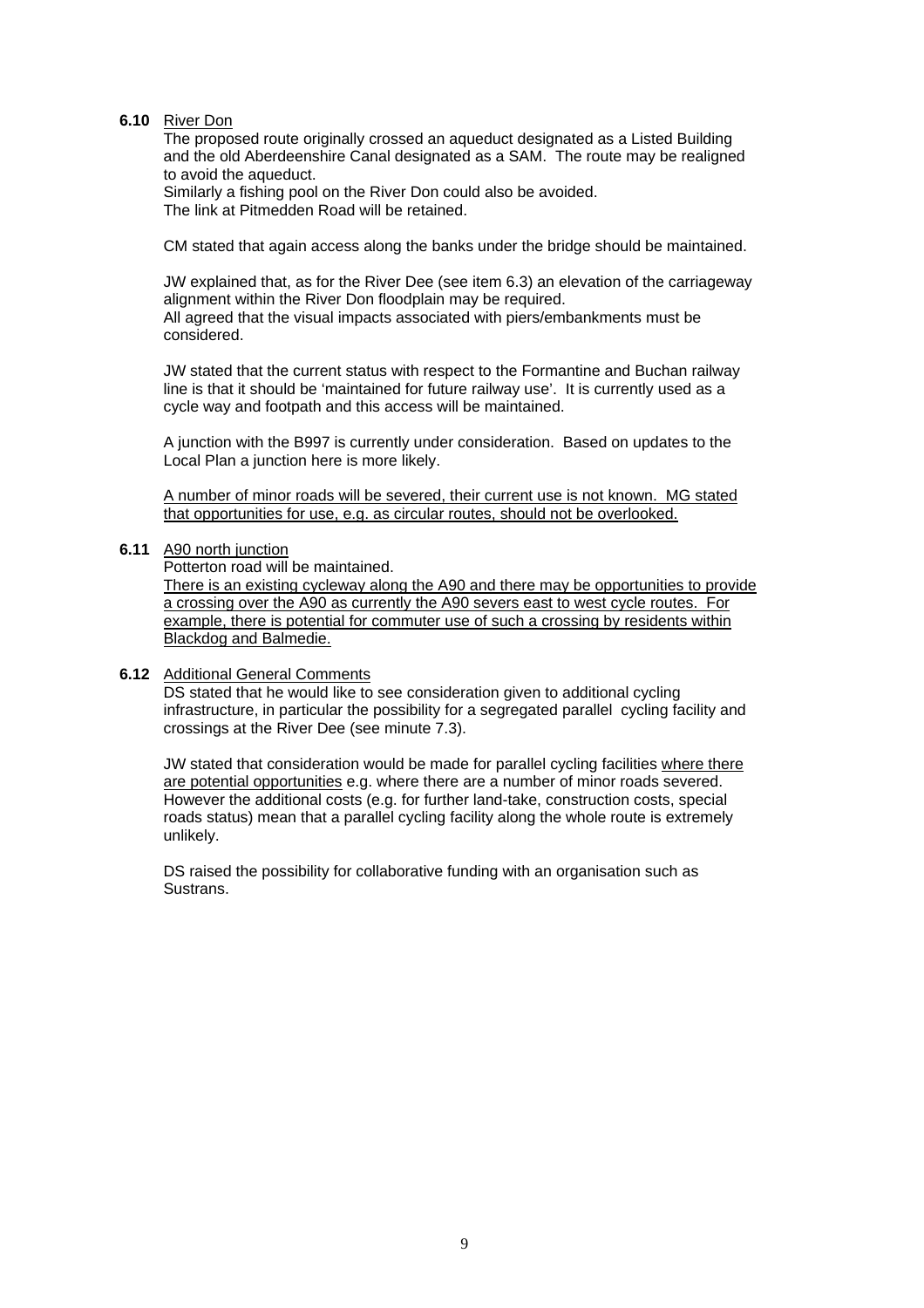## **Appendix B**



25 View Terrace Aberdeen AB25 2RS

29 March 2004

Andrew Smith Principal Engineer Environment and Infrastructure Services Aberdeen City Council St Nicholas House Aberdeen AB10 1EZ

Dear Mr Smith

#### **Air Quality Action Plan consultation**

The Aberdeen Cycle Forum welcomes the opportunity to respond to the City Council's draft Air Quality Action Plan.

We support the City Council's active monitoring of pollution levels in the city centre and its identification that a range of measures over a period of time are required in response to actual and predicted exceedences of NOx. We also recognise that buses and HGV's, as well as cars, are active contributors to pollution levels in the city centre. People's health, as well as the urban environment, would be well served by reductions in general traffic levels and associated reductions in pollution.

#### 1. General Comments

1.1 The Cycle Forum's view is that the key target of promoting modal shift towards more sustainable modes of transport has to be the basis for the plan. Technical solutions involving low emission vehicles have their place, but without measures to reduce general traffic levels, then congestion, hotspots of pollution and an unpleasant city centre environment will persist. The necessity of promoting modal shift should be more explicitly emphasised as a key principle in the plan.

1.2 It is clear that the WPR will have only a minor impact on city centre traffic – the plan acknowledges a barely noticeable reduction of 5%. This will easily be overwhelmed by general traffic growth and by developments such as Guild Street, with parking for well over 1000 cars, which will attract more traffic into the city centre. Moreover, if current plans to build a third Don crossing, and to create extra road space in the Berryden and College Street corridors come to fruition, these will only serve to bring more vehicle traffic into and through the city centre. There is now ample evidence that more road capacity induces traffic growth. It is vital that these new developments are assessed for their impact on city centre traffic levels, induced traffic impacts and pollution. This seems to be a case where the councils thinking is not sufficiently 'joined up' – the measures in the Plan will have to work very much harder to achieve the goal of reduced pollution levels if these other proposals go ahead. And these roads plans will do nothing to promote modal shift, as they favour the private car, and thus run counter to what should be the key principle referred to in the previous paragraph.